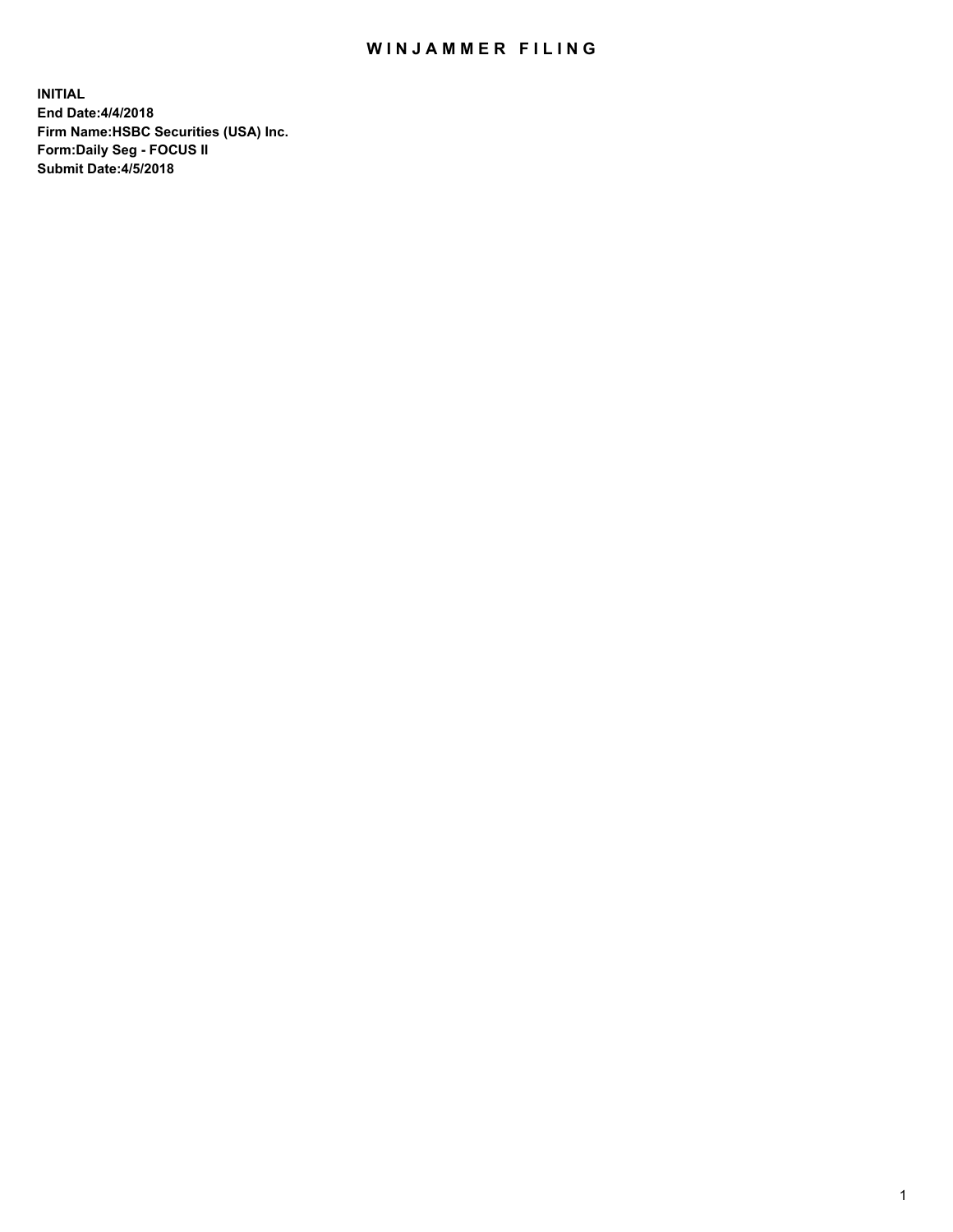## **INITIAL End Date:4/4/2018 Firm Name:HSBC Securities (USA) Inc. Form:Daily Seg - FOCUS II Submit Date:4/5/2018 Daily Segregation - Cover Page**

| Name of Company<br><b>Contact Name</b><br><b>Contact Phone Number</b><br><b>Contact Email Address</b>                                                                                                                                                                                                                          | <b>HSBC Securities (USA) Inc.</b><br><b>Michael Vacca</b><br>212-525-7951<br>michael.vacca@us.hsbc.com |
|--------------------------------------------------------------------------------------------------------------------------------------------------------------------------------------------------------------------------------------------------------------------------------------------------------------------------------|--------------------------------------------------------------------------------------------------------|
| FCM's Customer Segregated Funds Residual Interest Target (choose one):<br>a. Minimum dollar amount: ; or<br>b. Minimum percentage of customer segregated funds required:%; or<br>c. Dollar amount range between: and; or<br>d. Percentage range of customer segregated funds required between:% and%.                          | 147,000,000<br><u>0</u><br><u>00</u><br>00                                                             |
| FCM's Customer Secured Amount Funds Residual Interest Target (choose one):<br>a. Minimum dollar amount: ; or<br>b. Minimum percentage of customer secured funds required:%; or<br>c. Dollar amount range between: and; or<br>d. Percentage range of customer secured funds required between:% and%.                            | 25,000,000<br><u>0</u><br><u>00</u><br>00                                                              |
| FCM's Cleared Swaps Customer Collateral Residual Interest Target (choose one):<br>a. Minimum dollar amount: ; or<br>b. Minimum percentage of cleared swaps customer collateral required:% ; or<br>c. Dollar amount range between: and; or<br>d. Percentage range of cleared swaps customer collateral required between:% and%. | 95,000,000<br><u>0</u><br><u>00</u><br>0 <sub>0</sub>                                                  |

Attach supporting documents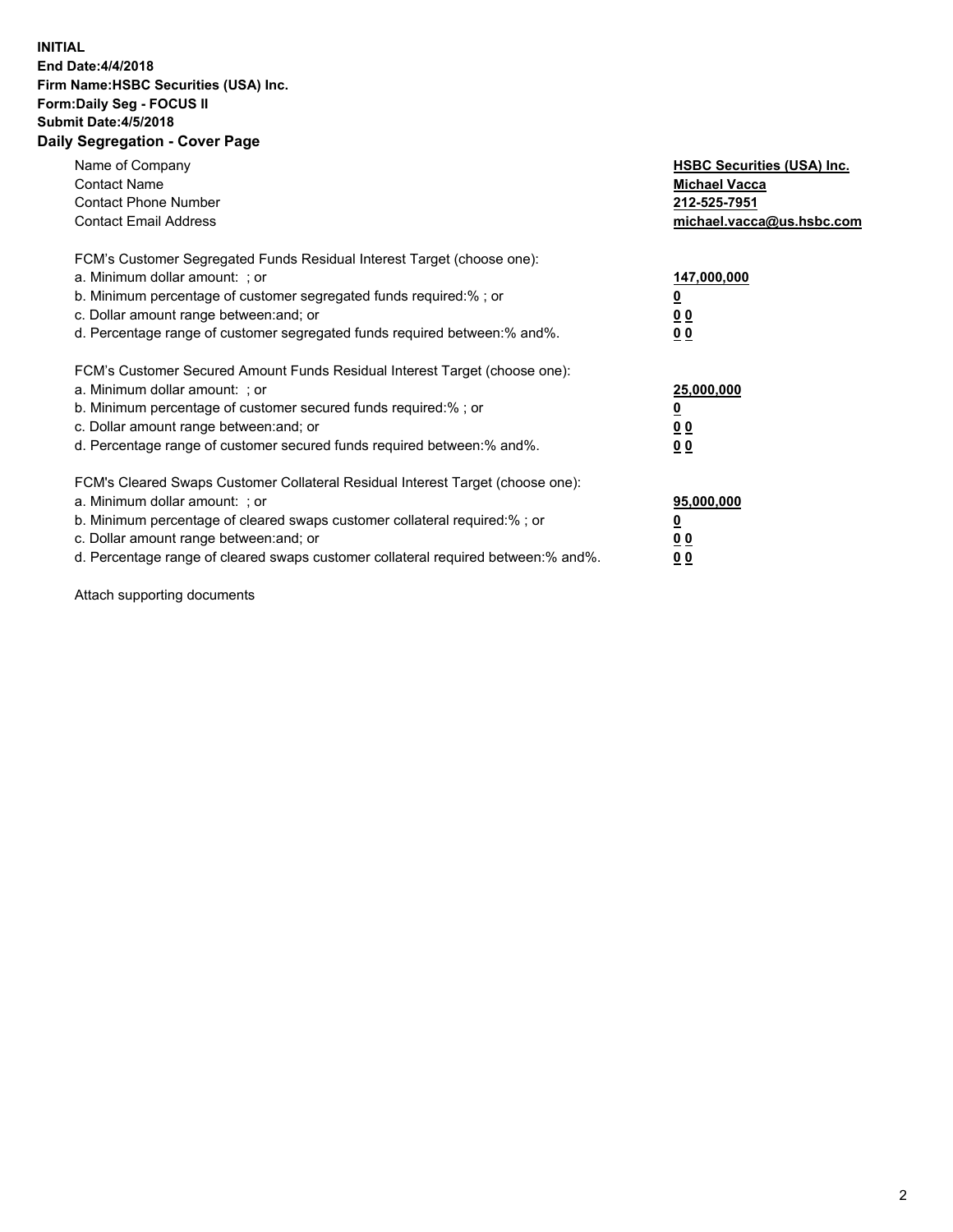**INITIAL End Date:4/4/2018 Firm Name:HSBC Securities (USA) Inc. Form:Daily Seg - FOCUS II Submit Date:4/5/2018 Daily Segregation - Secured Amounts** Foreign Futures and Foreign Options Secured Amounts Amount required to be set aside pursuant to law, rule or regulation of a foreign government or a rule of a self-regulatory organization authorized thereunder **0** [7305] 1. Net ledger balance - Foreign Futures and Foreign Option Trading - All Customers A. Cash **64,547,075** [7315] B. Securities (at market) **79,618,662** [7317] 2. Net unrealized profit (loss) in open futures contracts traded on a foreign board of trade **18,852,693** [7325] 3. Exchange traded options a. Market value of open option contracts purchased on a foreign board of trade **0** [7335] b. Market value of open contracts granted (sold) on a foreign board of trade **0** [7337] 4. Net equity (deficit) (add lines 1. 2. and 3.) **163,018,430** [7345] 5. Account liquidating to a deficit and account with a debit balances - gross amount **842,756** [7351] Less: amount offset by customer owned securities **-840,619** [7352] **2,137** [7354] 6. Amount required to be set aside as the secured amount - Net Liquidating Equity Method (add lines 4 and 5) **163,020,567** [7355] 7. Greater of amount required to be set aside pursuant to foreign jurisdiction (above) or line 6. **163,020,567** [7360] FUNDS DEPOSITED IN SEPARATE REGULATION 30.7 ACCOUNTS 1. Cash in banks A. Banks located in the United States **94,780,082** [7500] B. Other banks qualified under Regulation 30.7 **0** [7520] **94,780,082** [7530] 2. Securities A. In safekeeping with banks located in the United States **32,858,944** [7540] B. In safekeeping with other banks qualified under Regulation 30.7 **0** [7560] **32,858,944** [7570] 3. Equities with registered futures commission merchants A. Cash **0** [7580] B. Securities **0** [7590] C. Unrealized gain (loss) on open futures contracts **0** [7600] D. Value of long option contracts **0** [7610] E. Value of short option contracts **0** [7615] **0** [7620] 4. Amounts held by clearing organizations of foreign boards of trade A. Cash **0** [7640] B. Securities **0** [7650] C. Amount due to (from) clearing organization - daily variation **0** [7660] D. Value of long option contracts **0** [7670] E. Value of short option contracts **0** [7675] **0** [7680] 5. Amounts held by members of foreign boards of trade A. Cash **12,939,778** [7700] B. Securities **46,759,718** [7710] C. Unrealized gain (loss) on open futures contracts **18,852,693** [7720] D. Value of long option contracts **0** [7730] E. Value of short option contracts **0** [7735] **78,552,189** [7740] 6. Amounts with other depositories designated by a foreign board of trade **0** [7760] 7. Segregated funds on hand **0** [7765] 8. Total funds in separate section 30.7 accounts **206,191,215** [7770] 9. Excess (deficiency) Set Aside for Secured Amount (subtract line 7 Secured Statement Page 1 from Line 8) **43,170,648** [7380] 10. Management Target Amount for Excess funds in separate section 30.7 accounts **25,000,000** [7780] 11. Excess (deficiency) funds in separate 30.7 accounts over (under) Management Target **18,170,648** [7785]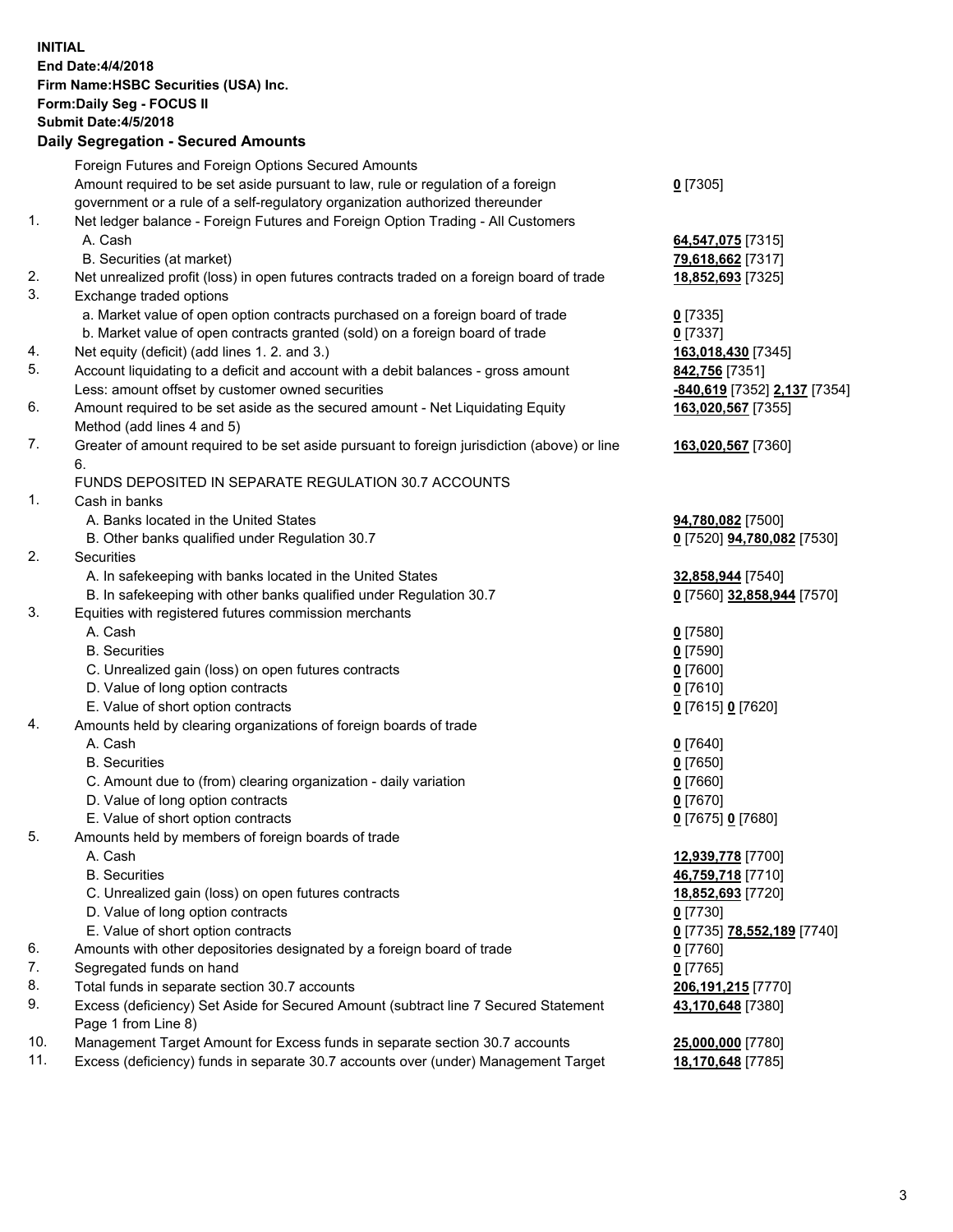| <b>INITIAL</b> | End Date: 4/4/2018<br>Firm Name: HSBC Securities (USA) Inc.<br>Form: Daily Seg - FOCUS II<br><b>Submit Date:4/5/2018</b><br>Daily Segregation - Segregation Statement |                              |
|----------------|-----------------------------------------------------------------------------------------------------------------------------------------------------------------------|------------------------------|
|                |                                                                                                                                                                       |                              |
|                | SEGREGATION REQUIREMENTS(Section 4d(2) of the CEAct)                                                                                                                  |                              |
| 1.             | Net ledger balance                                                                                                                                                    |                              |
|                | A. Cash                                                                                                                                                               | 830,011,256 [7010]           |
|                | B. Securities (at market)                                                                                                                                             | 1,198,156,392 [7020]         |
| 2.             | Net unrealized profit (loss) in open futures contracts traded on a contract market                                                                                    | -383,993,807 [7030]          |
| 3.             | Exchange traded options                                                                                                                                               |                              |
|                | A. Add market value of open option contracts purchased on a contract market                                                                                           | 233,012,837 [7032]           |
|                | B. Deduct market value of open option contracts granted (sold) on a contract market                                                                                   | -34,471,834 [7033]           |
| 4.             | Net equity (deficit) (add lines 1, 2 and 3)                                                                                                                           | 1,842,714,844 [7040]         |
| 5.             | Accounts liquidating to a deficit and accounts with                                                                                                                   |                              |
|                | debit balances - gross amount                                                                                                                                         | 17,115,643 [7045]            |
|                | Less: amount offset by customer securities                                                                                                                            | -17,115,569 [7047] 74 [7050] |
| 6.             | Amount required to be segregated (add lines 4 and 5)<br>FUNDS IN SEGREGATED ACCOUNTS                                                                                  | 1,842,714,918 [7060]         |
| 7.             | Deposited in segregated funds bank accounts                                                                                                                           |                              |
|                | A. Cash                                                                                                                                                               | 29,638,928 [7070]            |
|                | B. Securities representing investments of customers' funds (at market)                                                                                                | $0$ [7080]                   |
|                | C. Securities held for particular customers or option customers in lieu of cash (at                                                                                   | 223,989,417 [7090]           |
|                | market)                                                                                                                                                               |                              |
| 8.             | Margins on deposit with derivatives clearing organizations of contract markets                                                                                        |                              |
|                | A. Cash                                                                                                                                                               | 431,635,806 [7100]           |
|                | B. Securities representing investments of customers' funds (at market)                                                                                                | $0$ [7110]                   |
|                | C. Securities held for particular customers or option customers in lieu of cash (at                                                                                   | 926,047,070 [7120]           |
|                | market)                                                                                                                                                               |                              |
| 9.             | Net settlement from (to) derivatives clearing organizations of contract markets                                                                                       | 132,354,934 [7130]           |
| 10.            | Exchange traded options                                                                                                                                               |                              |
|                | A. Value of open long option contracts                                                                                                                                | 233,012,837 [7132]           |
|                | B. Value of open short option contracts                                                                                                                               | -34,471,834 [7133]           |
| 11.            | Net equities with other FCMs                                                                                                                                          |                              |
|                | A. Net liquidating equity                                                                                                                                             | 11,882,389 [7140]            |
|                | B. Securities representing investments of customers' funds (at market)                                                                                                | 0 [7160]                     |
|                | C. Securities held for particular customers or option customers in lieu of cash (at                                                                                   | $0$ [7170]                   |
|                | market)                                                                                                                                                               |                              |
| 12.            | Segregated funds on hand                                                                                                                                              | 48,119,905 [7150]            |
| 13.            | Total amount in segregation (add lines 7 through 12)                                                                                                                  | 2,002,209,452 [7180]         |
| 14.            | Excess (deficiency) funds in segregation (subtract line 6 from line 13)                                                                                               | 159,494,534 [7190]           |
| 15.            | Management Target Amount for Excess funds in segregation                                                                                                              | 147,000,000 [7194]           |
| 16.            | Excess (deficiency) funds in segregation over (under) Management Target Amount                                                                                        | 12,494,534 [7198]            |

Excess